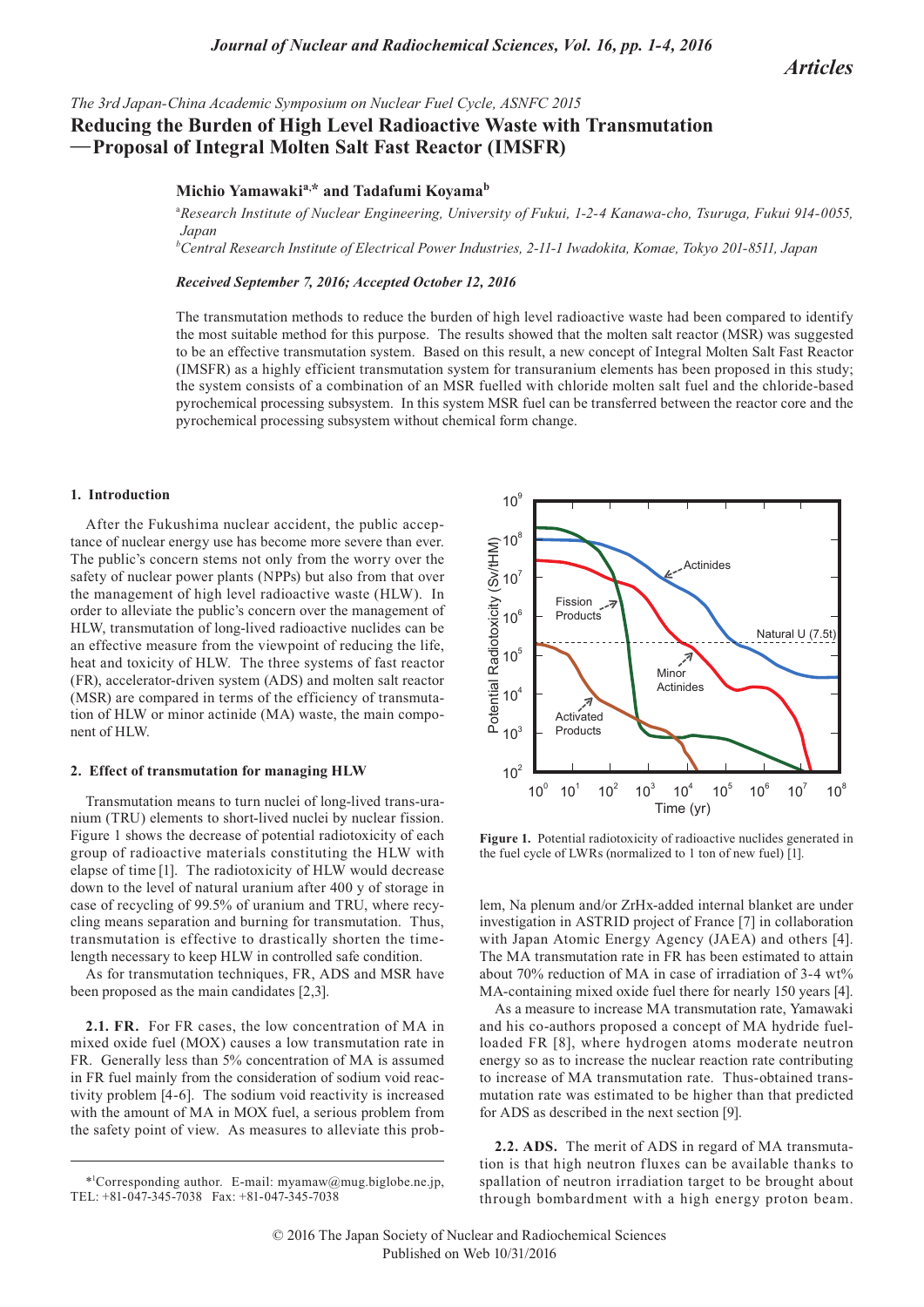According to Oigawa et al. [10-12], JAEA, transmutation of 250 kg MA can be achieved with 300 day operation of one 800MWt ADS, corresponding to the amount of MA generated in ten light water reactors operated for 1 year each.

However, to realize such an advanced system, new technologies such as a high performance proton accelerator and highly irradiation-resistant material should be developed. Thus, a lot of works need to be made before commercialization of ADS in the future.

**2.3. MSR.** For MSR cases, higher MA solubilities can be expected in molten salts. TRU solubility in FLiNaK (LiF+NaF+KF mixture) is reported to be nearly 10%, while that in chloride molten salt (NaCl or NaCl+KCl) is much higher, with even 50% or higher values to be possible [13]. In addition, fission products can be separated from the molten salt fuel on operation. Thus, MA transmutation rate can be expected to be much higher compared to FR and even to ADS.

According to Mitachi [14], about 96% of TRU can be reduced with two cycles of reactor irradiation for about 90 years in total using (FLiNaK+TRU)-fuelled MSR with uranium excluded. This performance is much better compared with that by FR as described above, i.e. about 70% reduction of MA in case of irradiation of 3-4 wt% MA containing mixed oxide fuel in FR for nearly 150 years.

Yamawaki et al. [15] proposed a concept of static-fuel-type MSR (S-MSR) which is composed of a cylindrical core tank filled with molten salt fuel and a vessel surrounding the core tank, filled with molten salt such as FLiNaK. This type MSR is extremely safe from the viewpoint of severe accidents since the molten salt fuel is confined in the core tank without circulation to the outside of the core.

#### **3. Integral Molten Salt Fast Reactor (IMSFR)**

Recently, Yamawaki proposed a new system, Integral Molten Salt Fast Reactor (IMSFR), in December, 2015 [16]. The system combined an MSR fueled with chloride molten salt fuel and a chloride-based pyrochemical processing subsystem.



**Figure 2.** Photo of discharged molten LiCl-KCl salt flow from freeze-seal valve.

As studied in the past at ORNL and other institutes, chloride is one of the candidate salt for molten salt fast reactor that has high solubility for both actinides and fission products at operating temperature [17]. In addition, advanced pyrochemical reprocessing technologies developed in the past three decades in US, Japan and other countries for Integral Fast Reactor (IFR) [18,19] can be exploited.

Engineering technologies for scaled-up process equipment such as counter current extractor and electrorefiner as well as basic data sets for actinides and FP elements in chloride molten salt are currently available [20]. Figure 2 shows a scene of an experiment to demonstrate the fluid dynamics of high temperature chloride molten salt for designing transport equipment [21]. Favorable compatibility with stainless steel at high temperature is another advantage of chloride molten salt to fluoride molten salt although the former's corrosion behavior under irradiation has not been tested yet. Based on these experiences, fuel cycle flowchart for IMSFR is proposed as



LN-FP : Less Noble FPs such as Cs, Sr, Ce, Nd NM-FP : Noble Metal FPs such as Ru, Rh, Mo, Zr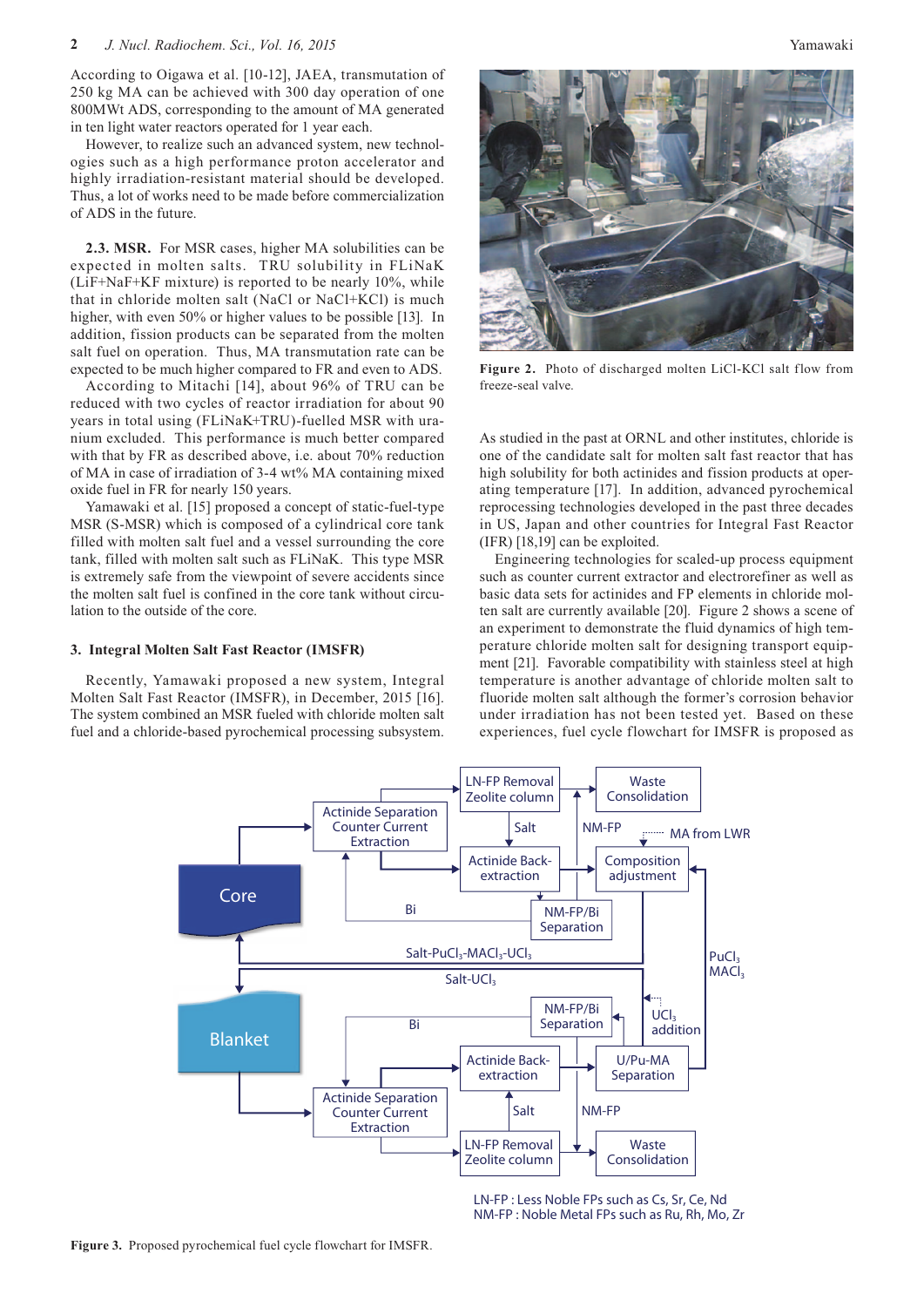| Material         | Melting<br>point<br>$(^\circ C)$ | <b>Boiling</b><br>point<br>$\rm ^{\circ}C)$ | Volumetric<br>heat capacity<br>$(kJ m^{-3} °C)$ | Thermal<br>conductivity<br>$(W m^{-1} {}^{\circ}C)$ | Kinematic<br>Viscosity<br>$(m^2 s^{-1})$ |
|------------------|----------------------------------|---------------------------------------------|-------------------------------------------------|-----------------------------------------------------|------------------------------------------|
| $NaCl-KCl-MgCl2$ | 385                              | 1412                                        | $(2511)*$                                       | $(0.87)$ *                                          | $(1.3)^*$                                |
| NaCl-KCl-LiCl    | 388                              | 1360                                        | $(3184)$ **                                     | $(1.3)$ **                                          | $(0.69)$ **                              |
| FLiBe            | 459                              | 1430                                        | 4540                                            | 1.0                                                 | 2.9                                      |
| Liquid Na        | 97.8                             | 883                                         | 1000                                            | 62                                                  | 0.25                                     |
| Liquid Pb        | 328                              | 1750                                        | 1700                                            | 16                                                  | 0.13                                     |
| Water            | $\Omega$                         | 100                                         | 4040                                            | 0.56                                                | 0.13                                     |
|                  |                                  |                                             |                                                 |                                                     |                                          |

**TABLE 1: Characteristics of molten salt and reactor coolants**

\*) Estimated values for NaCl-KCl-MgCl<sub>2</sub>-30%(U,Pu)Cl<sub>3</sub> [17]

\*\*) Estimated values for LiCl-RbCl [26]

Figure 3. From this flowchart, actinides should be separated from fission products with counter current extraction using liquid metal such as Bi or Ga, while separation among actinides (U/Pu-MA) should be carried out with electrorefining. MA elements recovered from LWR spent fuel or fuel debris of defected Fukushima reactors may be introduced into IMSFR fuel cycle at composition adjustment step for transmutation at reactor core.

Toward the actual deployment of IMSFR, however, there still exist many uncertainties in development. Composition of base molten salt, which is a key issue to design the whole system such as core/blanket configuration, reactor hydraulics, reprocessing process chemistry and so on, has not been optimized yet. As a better fuel or fertile salt, selection of cation or anion of unfavorable nuclear properties such as an elastic downscatter and large neutron absorption should be avoided to keep hard neutron spectrum. According to the nuclear properties of cations by Ottewitte [22], Ca was categolized "good" and, K, Mg, and Na were "intermediate", while Li and Be were "bad". As for anion, necessity of isotope separation due to large neutron absorption of  ${}^{35}$ Cl was first concerned [23], however, Nelson et al. [17] demonstrated the acceptability of natural chlorine based on their neutronics calculation. In addition, stability of liquid phase for operating temperature, from around 450 to 700 °C, is necessary for the salt. According to the phase diagrams of chloride of these cations [24], ternary systems such as NaCl-KCl-MgCl<sub>2</sub> and NaCl-KCl-LiCl were selected as possible candidates. As for the better reactor hydraulics, high thermal conductivity and low viscosity is favorable. Table 1 summarizes the reported characteristics of the molten salts comparing with other reactor coolants [24, 25]. The values in brackets show the reported rough estimates for similar chlorides [17, 26] because reliable measurements were unavailable. This table also shows the possibility to use these chlorides as coolant. For confirming the reprocessing process, distribution characteristics of relevant elements between molten salt and liquid metal or zeolite-A are needed to be assessed because chemical stability of the elements in the molten salt is different from those in LiCl-KCl. According to the measurement results reported by Koyama [27], distribution coefficients between alkali metal salt (LiCl-KCl) and liquid Cd were similar to those between alkali metal - alkaline earth mixture salt (LiCl-KCl-CaCl<sub>2</sub>-BaCl<sub>2</sub>) and liquid Cd. Further study is underway for evaluation of material balance in addition to the optimization of chloride salt composition.

### **4. Conclusions**

Effective reactor systems, FR, ADS and MSR, for transmutation of minor actinides from high level radioactive waste were compared with each other and MSR was estimated to be able to offer a highly efficient transmutation system. The authors have newly proposed an Integral Molten Salt Fast Reactor (IMSFR) as an enhanced efficiency transmutation system of MA for spent fuels from LWR or fuel debris from the failed nuclear reactors. IMSFR was a combination of an MSR fuelled with chloride molten salt fuel and chloride-based pyrochemical processing subsystem. Then, the fuel cycle flowchart of IMSFR had been developed. Although there were several uncertainties and issues to be solved to develop the proposed system, further studies are necessary for realizing efficient reduction of radioactive waste burden.

#### **References**

- (1) K. Nishihara, "Database for Evaluation of Potential Radiotoxicity of Spent Fuel", JAEA-Data/Code 2010-012, JAEA (2010).
- (2) "Accelerator-driven systems (ADS) and fast reactors (FR) in advanced nuclear fuel cycles", URL http://www.oecdnea.org/ndd/reports/2002/nea3109.html, OECD/NEA AEN, (2002).
- $(3)$  M. Yamawaki et al.,  $4<sup>th</sup>$  chapter, NSA Commentaries No.23, "Technology Development for Decreasing the Amount and Radiotoxicity of High Level Radioactive Waste**—**Nuclides Separation and Transmutation",( 2016).
- (4) T. Takeda, 2nd chapter, NSA Commentaries No.23, "Technology Development for Decreasing the Amount and Radiotoxicity of High Level Radioactive Waste**—**Nuclides Separation and Transmutation", ( 2016).
- (5) T. Mizuno and H. Niwa, "Advanced MOX Core Design Study of Sodium-Cooled Reactors in Current Feasibility Study on Commercialized Fast Reactor Cycle Systems in Japan", Nucl. Tech., **146**, 155 (2004).
- (6) S. Ohki et al., "Fast Breeder Reactor Core Concept for Heterogeneous Minor Actinide Loading", J. Nucl. Sci. Tech., **50**, 59 (2013).
- (7) "Rapport sur la gestion durable des matieres nucleaires", URL http://www.cea.fr/energie/rapport-sur-la-gestiondurable-des-matieres-nucl-106009, CEA (2012).
- (8) M. Yamawaki et al., "Concept of Hydride Fuel Target Subassemblies in a Fast Reactor Core for Efficient Transmutation of MA", J. Alloys Comp., **271-273**, 530- 533 (1998).
- (9) M. Yamawaki, K. Konashi, K. Fujimura and T, Takeda, "Effective Transmutation of High Level Radioactive Waste in Fast Reactor by Using Hydride Target", J. Applied Nuclear Science and Technology, **5**, Suppl., 83-88 (2012).
- (10) H. Oigawa, 3rd chapter, NSA Commentaries No.23, "Technology Development for Decreasing the Amount and Radiotoxicity of High Level Radioactive Waste**—**Nuclides Separation and Transmutation", ( 2016).